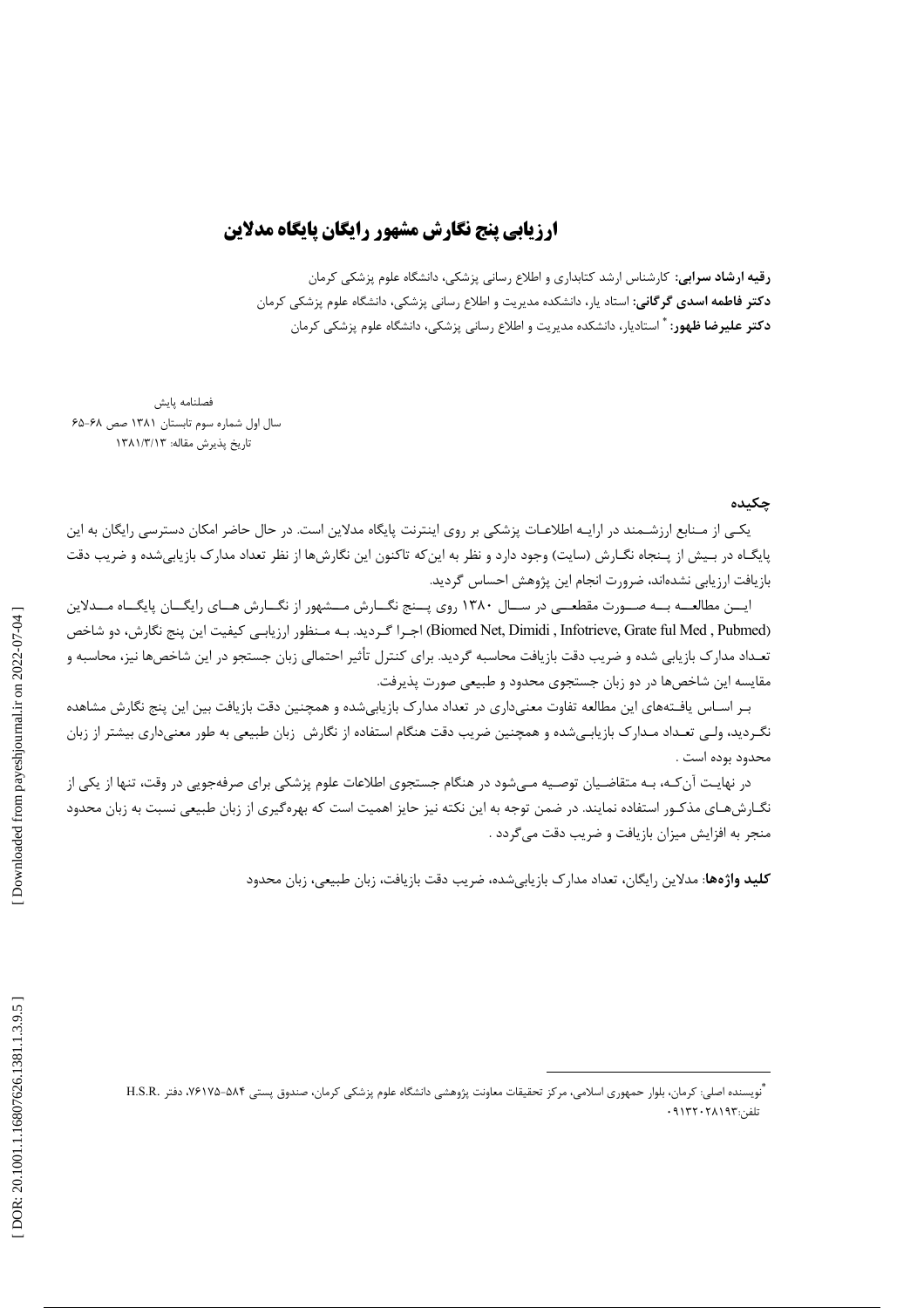مقدمه

یکی از منابع معتبر و ارزشمند در ارایه اطلاعات پزشکی بر روی اینترنت پایگاه مدلاین است . مدلاین یک نمایه الکترونیکی است که امکان بازیابی حدود یازده میلیون مدرک را از حدود ۴۳ هزار مجله پزشکی به ۳۰ زبان فراهم مینماید و هر هفته به طور متوسط ٨ هزار مدرک به آن اضافه میگردد [۱و۲]. درسال ۱۹۹۷ کتابخانه ملی پزشکی آمریکا دسترسی رایگان به يايگاه مدلاين را از طريق دو نگارش (Grateful Med وPubmed ) بر روی اینترنت فراهم نمود. اما درحال حاضر امکان دسترسی رایگان به این پایگاه از طریق بیش از ۵۰ نگارش وجود دارد[۴و۴]. کیفیت جستجو، استراتژی جستجو، محدودیتهای در نظر گرفتهشده در هنگام جستجو و نیز فاصله روزآمدسازی اطلاعات از سایتی به سایتی ديگر متفاوت است. با توجه به اين تفاوتها، متقاضيان اطلاعات يزشكي از پایگاه مدلاین با این سؤال روبرو هستند که کدامیک از نگارش های مدلاین، اطلاعات دقیق تر و سریع تری در اختیار آنان قرار میدهد. از بین نگارشهای متعدد قابل دسترسی رایگان در پایگاه مدلاین، پنج نگارش (BioMed Net, Dimidi, Infotrieve, Grate ful Med, Pubmed) از شهرت و اعتبار بیشتری برخوردار هستند[۷و۵]. در این مطالعه دو شاخصی که در ارزیابی عملکرد نگارشها بیشتر استفاده می گردد محاسبه شده است. این دو شاخص یکی تعداد مدارک بازیافتشده حاصل از هر جستجو صرف نظر از چگونگی ارتباط مدرک با موضوع و هدف متقاضی (Recall) و دیگری ضريب دقت بازيافت(Precision) اطلاعات است[۴و۶]. با توجه به این که مطالعات انجام شده مؤید تأثیر زبان جستجو بر میزان بازیافت و دقت بازیابی است[۴و۷]، در این پژوهش جستجو به دو زبان طبیعی(Natural language search) و

محدود (Structural language search) انجام گرفت. یکی از اولین منابع مورد درخواست جستجوی اطلاعات پزشکی از طرف کاربران، پایگاه مدلاین است که در حال حاضر نگارشهای متعددی از آن توسط اینترنت قابل دستیابی است. این پژوهش به منظور ارزیابی و مقایسه این نگارشها جهت انتقال سیستم تواناتر و معرفی آن به کاربران انجام گرفت. نتایج حاصل از این پژوهش ضمن مشخص نمودن تفاوتها و ویژگیهای هر یک از نگارشها می تواند سرویس سودمند و

کارآمدتری را به وجود آورد، تا با معرفی آن به انبوه متقاضیان اطلاعات پزشکی، باعث ارتقای بهرهوری در نظام اطلاعات شود. مواد و روش کار

ايــن مطالعه به صورت مقطعي در سال ۱۳۸۰روي پنج نگارش از مشهورترین نگـارشهـای رایگان پایگاه مدلاین اجرا گردید. به مـنظور ارزيابـي كيفـيت ايـن يـنج نگارش، دو شاخص ميزان و ضريب دقت بازيافت محاسبه گرديد. براي كنترل تأثير احتمالي زبـان جستجو بر روی این شاخصها نیز هر یک از شاخصها در مـورد دو زبـان محـدود و طبيعـي محاسـبه گـرديد. بـه منظور جمعآوري دادهها، ٣۶ نفر از بين متقاضيان دريافت اطلاعات از يايگــاه مدلاين رايگان (از طريق اينترنت) كه به مركز تحقيقات دانـشگاه علـوم پزشـكى كـرمان مـراجعه داشـتهاند و حاضر به همکـاری و شـرکت در ایـن پژوهش بودند انتخاب گردیدند. لذا در ایـن پـژوهش هر یک از عناوین درخواستی (۳۶ عنوان) یک بـار بـا كلـيدواژەهـاى پيـشنهادى متقاضـيان (جستجو به زبان طبیعـی) و یک بار با کلیدواژههای معادل در عنوان (جستجو به زبـان محـدود) در پـنج نگارش تحت بررسی مورد جستجو قرار گر فت.

یوشش زمانے جستجوی اطلاعـات از ۱۹۹۰ تا ۲۰۰۰میلادی بوده است. بـرای بـهدست آوردن کلیدواژههای معادل موضوع یـژوهش از صـفحه Mesh در Pubmed استفاده گردید. سیس از متقاضـیان اطلاعـات خواسته شد که مدارک بازیابی شده را از نظـر داشــتن ارتباط با موضوع مورد پژوهش، ارزيابي نمايند. در نهایت ضریب دقت بازیافت از تقسیم تعداد مدارک بازیابی شده مـرتبط بـا موضـوع و منطـبق بـا هدف متقاضى بر كل مدارك بازیابی شده حاصل از هر جستجو محاسبه گردید.

حجـم نمـونه ( ٣۶ عنوان تقاضاي جستجوي اطلاعات ارايهشده بـه مركـز اطـلاع٫سـاني معاونت پژوهشي دانشگاه علوم پزشكي كرمان ) بر اسـاس مطالعـه پايلـوت (Pilot Study) بـر آورد گـرديد. جهـت تجـزيه و تحلـيل دادههـا نيـز از آزمـونهـاي Paired t - test و Repeated ANOVA استفاده گردید.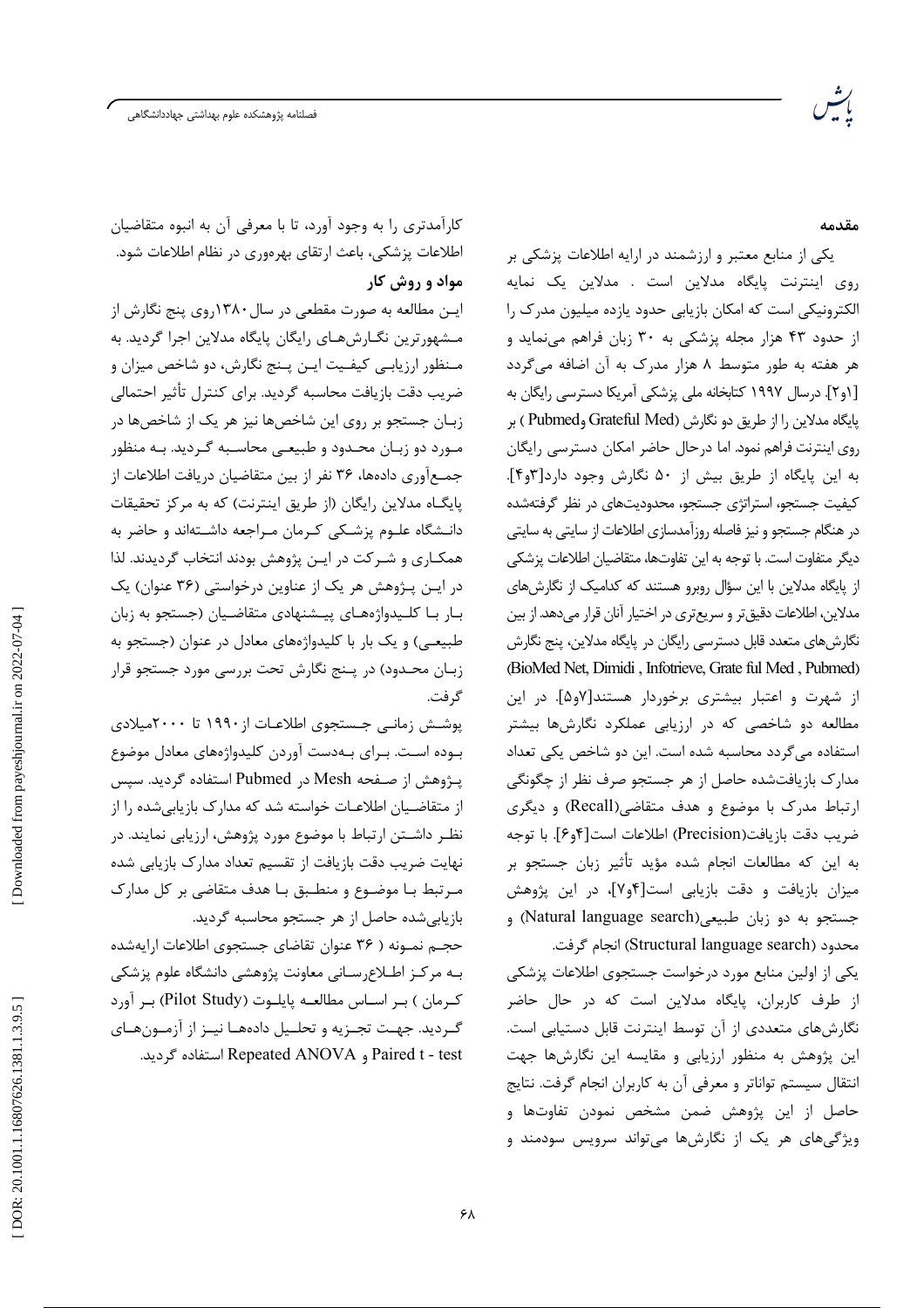ارزیابی پنج نگارش مشهور ۰۰۰

.<br>رقیه ارشاد سرابی و همکاران

رية<br>مدين

بافتهها

حـدود ۹۴ درصـد موضـوعات درخواسـتي جهـت جـستجوي اطلاعـات، در زميـنه پزشـكي و ۶ درصد در زمينه دندانيزشكي بود. ارزیابی کاربران از مدارک بازیابیشده در پنج نگارش تحت بررسی در دو زبان طبیعی و محدود در جدول آورده شده است. همانطـور كـه ملاحظـه مـىشود در زبان طبيعى بالاترين تعداد مدارک بازیافتی متعلق به نگارش Infotreive (با ۲۵۶ بازیافت) و پایسین ترین تعبداد میدارک بازیافتیی مستعلق بیه نگیارش

BioMed Net (بــا ۲۱۶ بازیافت) بوده است. درحالی که در این زبان بالاترين ضريب دقت بازيافت متعلق به نگارش Pub Med و Dimidi (۵۶ درصد) و پایینترین ضریب دقت بازیافت مـتعلق بـه نگــارش Infotrieve (۵۲ درصـد) بوده است. ضمن آن که از نظر آماری تفاوت معنیداری در تعداد بازیافت و ضریب دقت بازیافت بـین ایـن پـنج نگارش در زبان طبیعی مشاهده نگرديد (جدول).

| زبان محدود  |       |                  |                               |             |       | نوع زبان             |       |                  |  |  |
|-------------|-------|------------------|-------------------------------|-------------|-------|----------------------|-------|------------------|--|--|
|             |       |                  |                               | زبان طبيعي  |       |                      |       |                  |  |  |
| كاملأ مرتبط |       | مدارک بازیافتشده |                               | كاملأ مرتبط |       | مدارک بازیافتشده     |       | نگارش            |  |  |
| در صد       | تعداد | ميانگين          | تعداد                         | در صد       | تعداد | ميانگين <sup>۱</sup> | تعداد |                  |  |  |
| ۵۲          | ΛV    | $f/\gamma$       | ۱۶۹                           | ۵۵          | ۱۱۹   | ۶                    | ۲۱۶   | <b>BioMedNet</b> |  |  |
| ۵۴          | ٩.    | f/Y              | ۱۶۶                           | ۵۶          | ۱۳۸   | 5/1                  | ۲۴۵   | Dimidi           |  |  |
| ۵۰          | ۱۰۵   | $\Delta$ /Y      | $Y \cdot Y$                   | ۵٢          | ۱۳۸   | $Y/\mathfrak{F}$     | ۲۶۵   | Infotrieve       |  |  |
| ۵۲          | ۱۰۸   | $\Delta/Y$       | $\mathbf{Y} \cdot \mathbf{A}$ | ۵۵          | ۱۴۱   | $Y/\tau$             | ۲۵۸   | GratefulMed      |  |  |
| ۵۵          | ۱۰۷   | $\Delta$ /۴      | ۱۹۶                           | ۵۶          | ۱۴۲   | ٧                    | ۲۵۲   | Pubmed           |  |  |

| نتایج ارزیابی متقاضیان از مدارک بازیابی شده در پنج نگارش تحت بررسی |  |  |  |  |  |  |  |  |
|--------------------------------------------------------------------|--|--|--|--|--|--|--|--|
|--------------------------------------------------------------------|--|--|--|--|--|--|--|--|

.<br>د ۱- میانگین مدارک بازیافت شده از تقسیم تعداد مدارک بازیافت شده بر تعداد عناوین درخواستی (۳۶) به دست آمده است.

بررسـی در هیچ یک از دو زبان طبیعی و محدود وجود ندارد که با نتايج حاصل از يژوهش انجام شده توسط (1998) Bonham همخوانـی دارد [۴]. نـتايج ايـن پـژوهش همچنين نشان داد كه تعـداد مـدارک بازيافتـي و ضـريب دقـت بازيافت هر يک از پنج نگارش تحت بررسی در زبان طبیعی به طور معنیداری بیشتر از زبان محدود بوده است ( P<٠/٠۵) که با نتایج حاصل از پژوهش انجـام شـده توسط Haynes (1985) نيز همخواني دارد [۷]. با تـوجه بـه نـتايج بـهدسـتآمـده از ايـن يـژوهش بـه متقاضيان جستجوى اطلاعـات پزشكى توصيه مىشود اگر چه تفاوت قابل ملاحظــهای در تعداد مدارک بازیافتی و ضریب دقت بازیافت بین ایـن پنج نگارش مشهور و معتبر وجود ندارد ولی استفاده از زبان طبیعی نـسبت بـه زبـان محدود منجر به افزایش تعداد مدارک بازیافتی و ضریب دقت بازیافت می گردد.

در زبـان محـدود بالاتـرين تعـداد مـدارک بازيافتــى متعلق به نگارش Infoteireve (بـا ۲۰۷ بازیافت) و پایینترین تعداد مـدارک بازیافتی متعلق به نگارش Dimidi ( با ۱۶۶ بازیافت) بوده است. درحالی کـه در ایـن زبـان بالاتـرین ضریب دقت بازيافــت مــتعلق بــه نگـــارش Pub Med (۵۵ درصــد) و Dimidi(۵۴ درصد) و پایینترین ضریب دقت بازیافت متعلق بـه نگـارش Infotrieve (۵۰ درصد) بوده است. از نظر آماری تفاوت معنی داری در تعداد بازیافت و ضریب دقت بازیافت بین ایـن پـنج نگـارش در زبـان محدود مشاهده نگردید. همچنین تجزیه و تحلیل دادهها نشان داد که تعداد مدارک بازیافتی و همچنین ضرایب دقت بازیافت متعلق به هر یک از نگارشهای تحت بررسی در زبان طبیعی به طور معنیداری بیشتر از زبان  $(P<\cdot/\cdot \Delta)$  محدود بوده است

## بحث و نتیجهگیری

نـتايج ايـن پـژوهش نـشان داد كه تفاوت معنىدارى در تعداد مدارک بازیافتی و ضریب دقت بازیافت بین پنج نگارش تحت

Downloaded from payeshjournal.ir on 2022-07-04